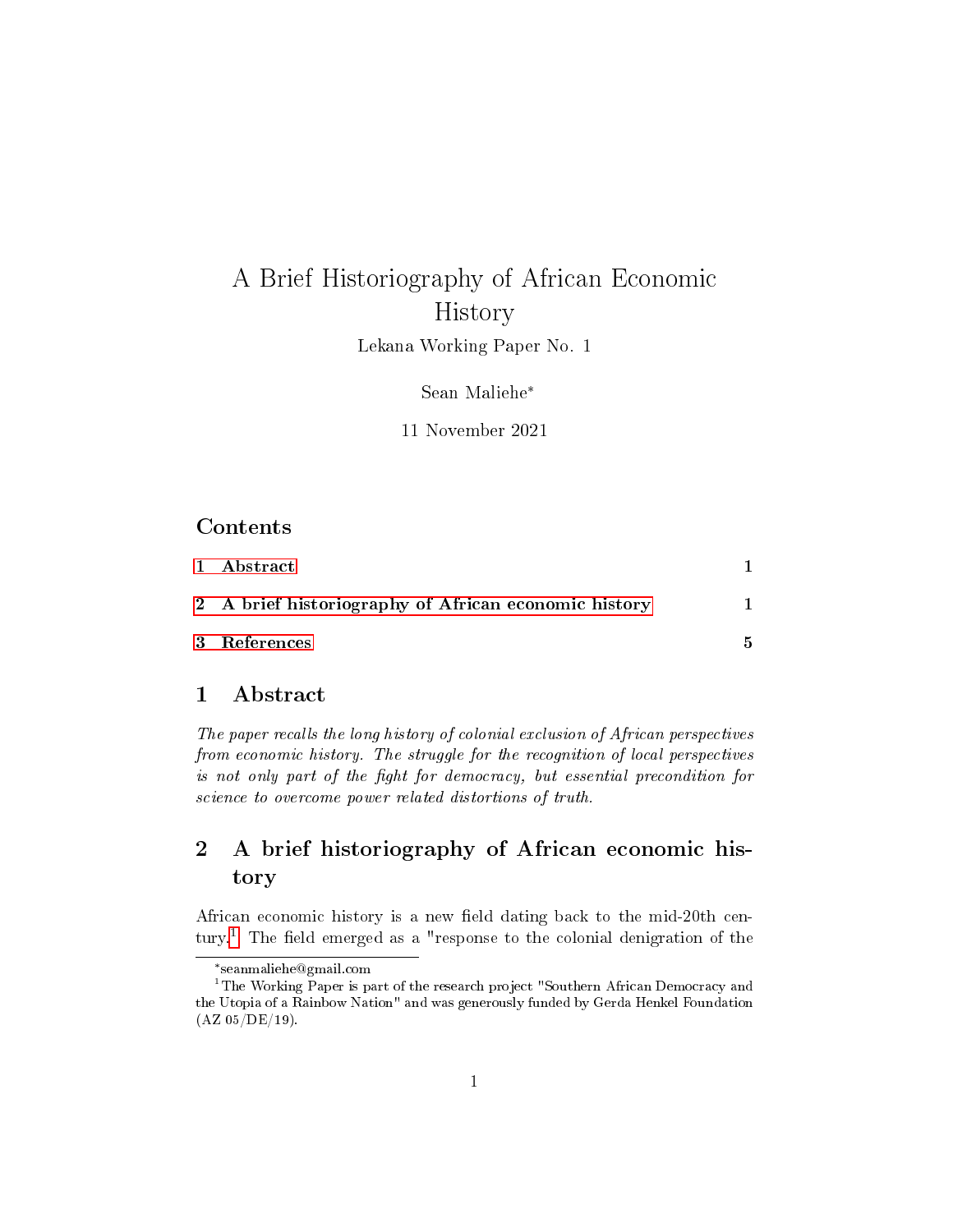African past and claims by colonialists that they had brought civilization to the continent, which, hitherto, had neither history nor any achievements", observes Mlambo (2018: 14). Austin and Broadberry (2014: 893) support that: "Stimulated by the recovery of African independence, and in reaction to the tendencies of both imperial historiography and social science modernization theory," which treated "African societies as lacking indigenous economic dynamism, the initial focus was on the precolonial era, and on Africans' economic activities during colonial rule, rather than on the actions of colonial governments and European companies."

Hegel gave a series of lectures on the "philosophy of world history" in 1822, 1828 and 1830 at the University of Berlin. In Hegelian philosophy, historical constructions had geographic boundaries moving from East to West, and the South was not included. Central to his postulates was the idea of "absolute spirit" and "reason" embodied in "real beings" found only in that geographic location (see, Hegel 1956). Hugh Trevor-Roper, a British historian, polemically expressed in a series of lecturers he delivered at the University of Sussex in the Uinted Kingdom as late as 1963. Trevor-Roper claimed that: "[T]here is only the history of the Europeans in Africa. The rest is largely darkness. And darkness is not a subject for history."[2](#page-1-0)

Giving rise to African economic history in the 1950s and 1960s, Africanist economic historians responded to the Polanyanian "substantivists" school, which claimed that Africans engaged in reciprocal exchanges and had no sense of "market rationality" before European encounter (see, Austin 2008). Accordingly, they dug into the archives to proof that markets long existed in Africa before colonialism. Three major intellectual figures (Adam Smith, Karl Marx and Marx Weber) shaped the discussion while three major theoretical approaches dominated the field, namely; neoclassical traditions, dependency theory and Marxist paradigms (Mlambo 2018; Zeleza 1993).

Relying on deductive abstract models, the neoclassical tradition sought to cast universal, "timeless" and space agnostic economic laws to analyse African economies. The newer tradition disassociated itself with classical political economy questions of economic growth and emancipation, concentrating instead on marginalist analysis of markets, scarcity and resource allocation. The dependency school was born as a critique of neoclassical traditions. It became popular in the 1970s as a moral and economic critique of the "global world system", which privileged the North at the expense of the South (ibid.) Dike (1956) and Hopkins (1973) were amongst the pioneering

<span id="page-1-0"></span> ${}^{2}$ As cited in: [https://davidderrick.wordpress.com/2010/06/09/](https://davidderrick.wordpress.com/2010/06/09/there-is-no-african-history/) [there-is-no-african-history/,](https://davidderrick.wordpress.com/2010/06/09/there-is-no-african-history/) [accessed 01 February 2015].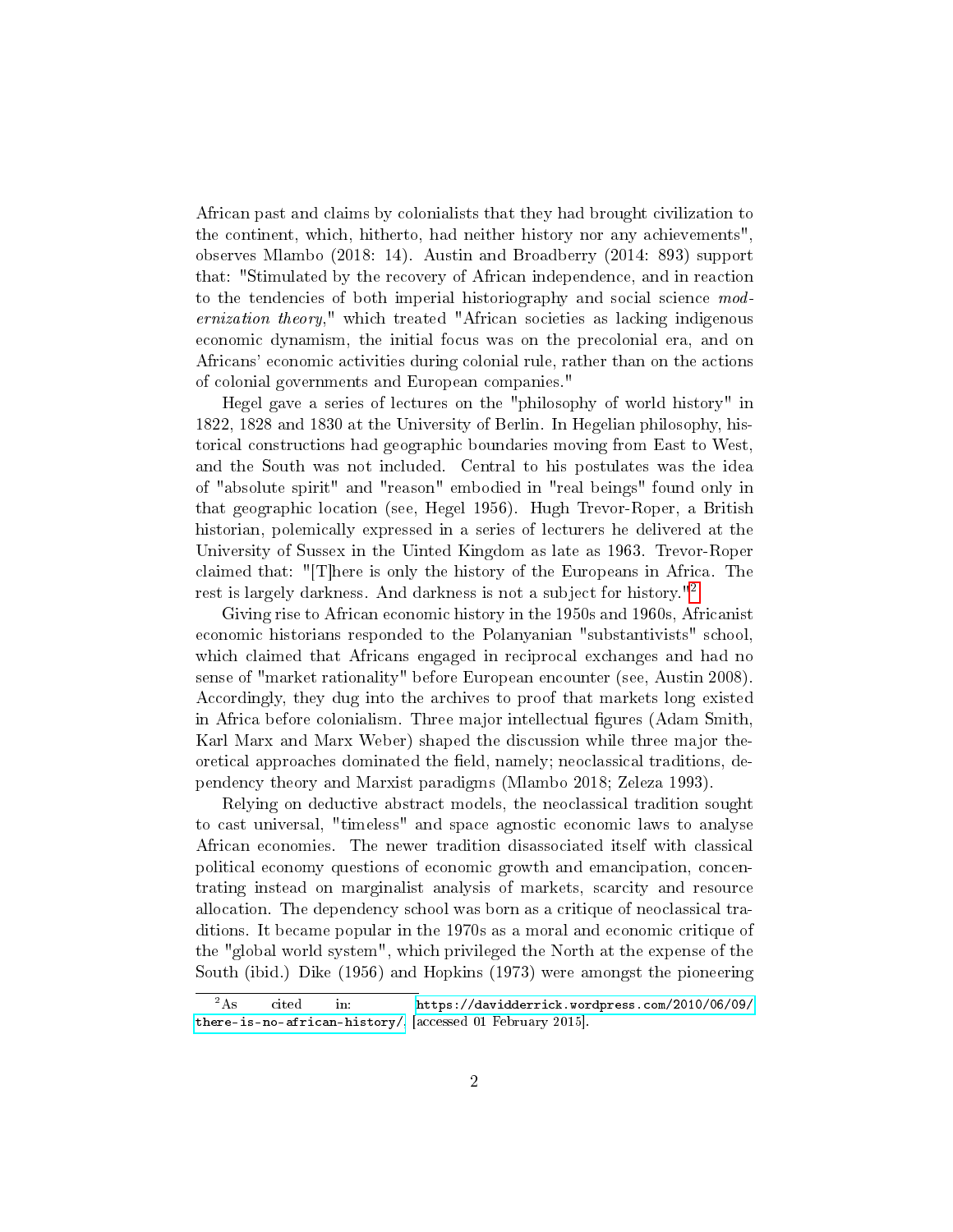works of this tradition in Africa. Hopkins deployed the "vent-for-surplus" theory to advance that colonialism catalysed African peasant production in the early years of colonialism. Coined by Smith, the "vent" (opening) thesis was revised by Hla Myint in the 1950s to advance that international trade created an "opening" to mobile abundant land and labour resources for agricultural production in West Africa (Myint 1958).

Drawing on the 1970s dependency school (with its variants of underdevelopment theory, unequal exchange, and world systems theory) scholars such as Emmanuel Wallenstein, Andre Gunder Frank, and others, devoted their attention to the unequal global terms of trade. Walter Rodney produced his seminal manifesto on the flipside of development, "underdevelopment": How Europe Under Developed Africa (1972). He explored the unequal structure of global terms of trade, showing how the "core/centre" (the North) exploited the "periphery" (the South).

The same year, Samir Amin  $(1972: 503-524)$  published his influential paper: Underdevelopment and Dependence in Black Africa - Origins and Contemporary Forms. Following colonial patterns of economic exploitation, Amin divided Africa into three major regions; "African of the colonial trade economy" (West Africa), "Africa of the concession-owing companies" (the Congo River basin) and "African of the labour reserve" (east and southern Africa, and following Amin's analogy Lesotho and South Africa would fall in the third category). The dependency school had little to say about the internal dynamics of African economies before their integration into the unequal global system, thus, relegated the African forms of economic activity and organisation.

Though it became popular in the seventies, the dependency school drew from the works of the Argentinean development economist Raùl Prebisch and German-British heterodox development economist, Hans Singer. In development economics, their work is popularly referred to as the "Prebisch-Singer Thesis" due to similar conclusions that they reached separately. The thesis advanced that there was an existence of unequal terms of trade between the North and the South, which emanated from price disparities in raw material and manufactured goods. These terms of trade privileged more industrialised countries of the North (Shaw 2002; Di Marco 1972).

Beyond academia, Prebisch was a policymaker and economic diplomat accredited with having setup a Statistics Office and the Central Bank of Argentina. In 1948, he became the director of the UN's Economic Commission for Latin America (ECLA). He used this position to advance his ideas on economic structuralism, inward development, import-substitution industrialization and regional integrations as antidotes to unequal terms of trade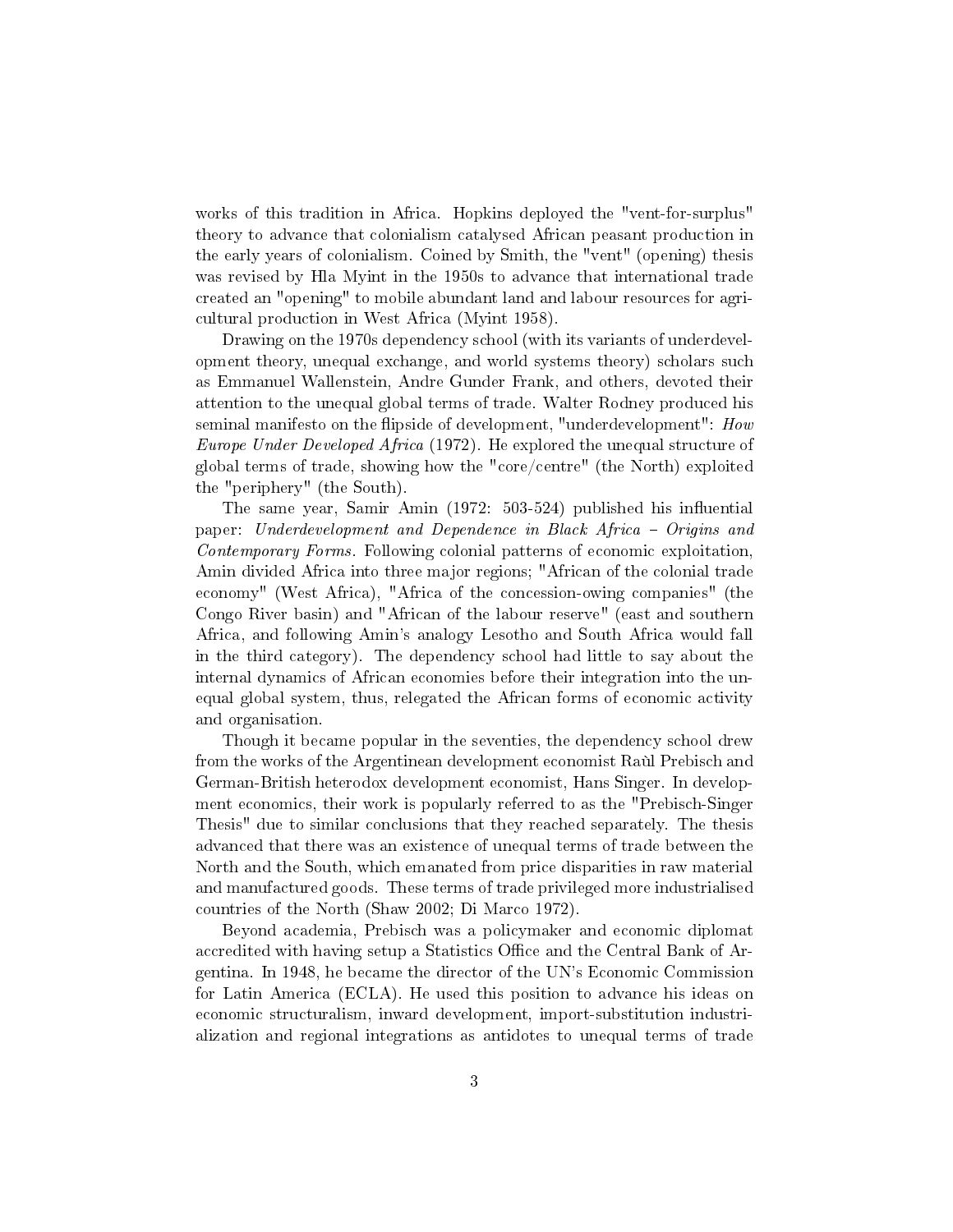(ibid.).

Singer's interest in economics was inspired by Joseph Schumpeter and Arthur Spiethoff's series of lectures that he attended at Bonn, Germany. Following the rise of Adolf Hitler, he fled to the UK in 1933. It was at Cambridge that Keynes took him in as a PhD student after Schumpeter vouched for him. In 1947, he joined the newly established Economic Department of the UN and was a director of the Economic Division of the UN's Industrial Development Organization (UNIDO) and director of the UN Research for Social Development (UNRISD). Making his contribution to the "Prebisch-Singer Thesis", he produced an essay: Post-War Price Relations between Under-Developed and Industrialised Countries, which covered the period between 1876 and 1948 (ibid.).

Claiming theoretical sophistication over the other two paradigms, Marxists traditions attacked the neoclassical school and dependency theorists for their simplistic reductionist proclivities and overindulgence on the terms of exchange, respectively, while paying less attention to the relations of production and class struggle. Marxists paid attention to how various economic systems developed, functioned and changed over space and time using their dominant analytical tools of their trade; dialectical and historical materialism. They advanced that various modes of production can co-exist (see, Mlambo 2018; Zeleza 1993).

During the 1970s, the French-led Marxists' modes of production debates were also in full swing, exploring the (dis)articulation of "capitalist and pre-capitalist modes of production" in Africa (see, Newbury 1985: 38-45). In southern Africa, Harold Wolpe (1972) explored how capitalism created a cheap labour system through selective destruction and preservation of various elements of the pre-capitalist modes of production to maintain a cheap labour system in the region through segregation and apartheid.

African economic history declined in the North from the 1970s but continued to be vibrant in African universities, albeit, less featured in North-based journals. This lack of visibility stemmed from the shift to Cliometrics (also known as the new economic history or econometric history). The new approach applied quantitative methods and economic theory to the study of economic history. With the shift, the study of economic history tilted in favour of economics departments (Green and Nyambara 2015).

Cliometrics emerged in the Uinted States in the late 1950s with close association to the works of Douglass North, Herbert Fogel, Stanley Engerman, and others. Advances in computer technologies made it possible to use large quantitative data sets amongst economists to measure economic development (Mlambo 2018; Hopkins 2011). It was only a matter of time before it found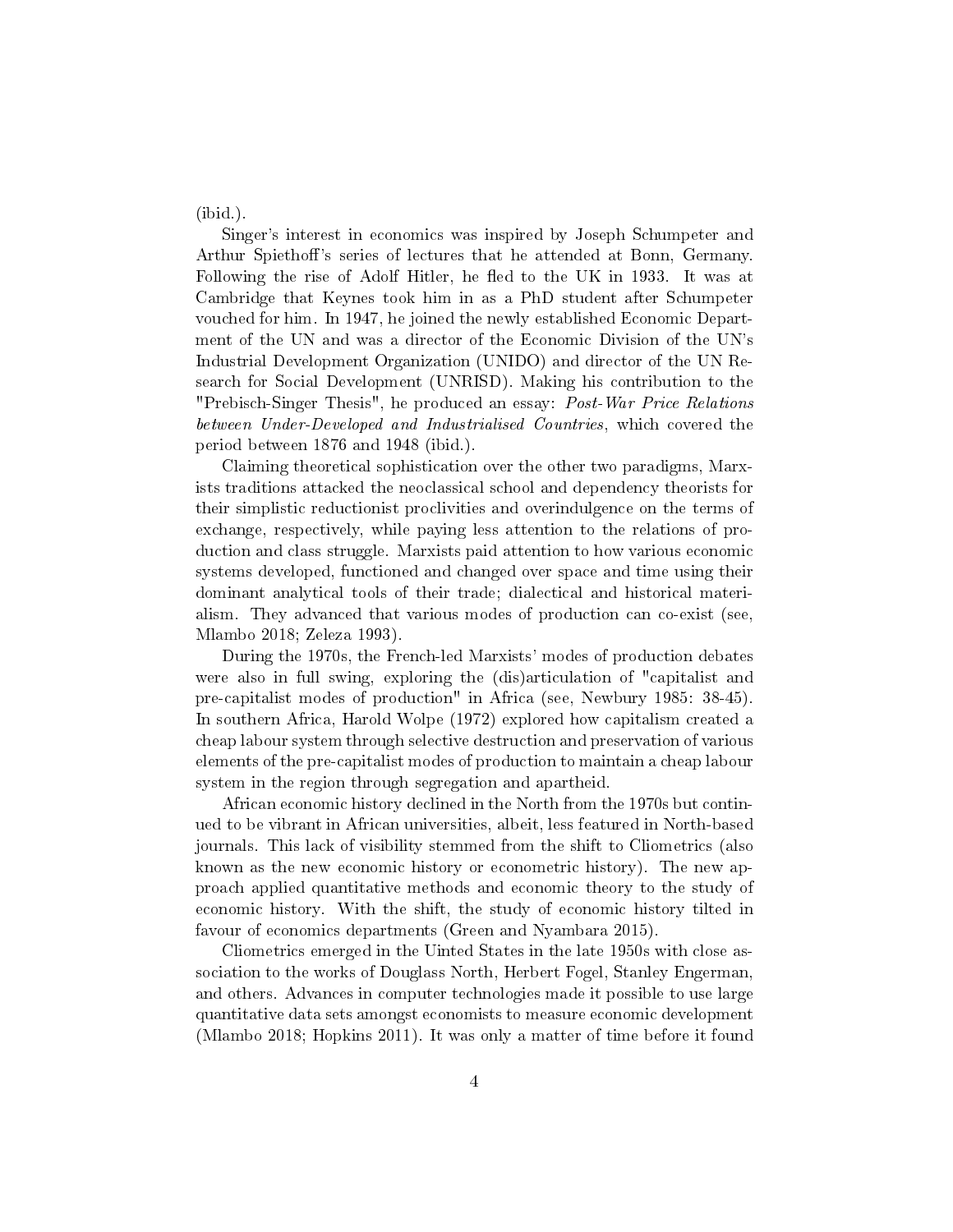itself in Africa starting with the anthropometry works of Moradi (2009), Eltis (1982), and others, and more recently with the works of Acemoglu, Johnson and Robinson (2002). These US-based scholars made a name for themselves through their "Reversal of Fortune" theory, through which they argued that areas that were richer and densely populated in 1500 had become poor by 1995, and those poor and sparsely populated, had become wealthier owing to extractive colonial institutions (ibid.).

The new approach has been widely criticized for being ahistorical; relying on flawed data to reach simplistic conclusions and by compressing history to account for present developments based on what happened centuries ago (Mlambo 2018, Hopkins 2011; Austin 2011). Austin (2008: 1021) aptly observed that: "Methodologically, the RF (Reversal of Fortunes) writings have demonstrated the value of a very long-term perspective on the origins of the current world distribution of income. I have suggested that their overall approach may be capable of modication to take account of the roles of the colonised in making their own history."

### <span id="page-4-0"></span>3 References

- Acemoglu, D., S. Johnson and J. A. Robinson. 2002. Reversal of Fortune: Geography and Institutions in the Making of the Modern World Income Distribution. Quarterly Journal of Economics 118: 1231-1294.
- Amin, S. 1972. Underdevelopment and Dependence in Africa Origins and Contemporary Forms. Journal of Modern African Studies 10(4):503-524.
- Austin, G and S. Broadberry. 2014. Introduction: The Renaissance of African Economic History'. Economic History Review 67(4): 893-906.
- Austin, G. 2008. The Reversal of Fortune Thesis and the Compression of History: Perspectives from African and Comparative Economic History. Journal of International Development 20(December): 996-1027.
- Di Maro, L.E. (ed.). 1972. International Economics and Development: Essays in Honour of Raul Prebisch. London: Academic Press.
- $\bullet$  Dike, K. O.. 1956. Trade and politics in the Niger Delta 1830–1885. Oxford: Clarendon Press.